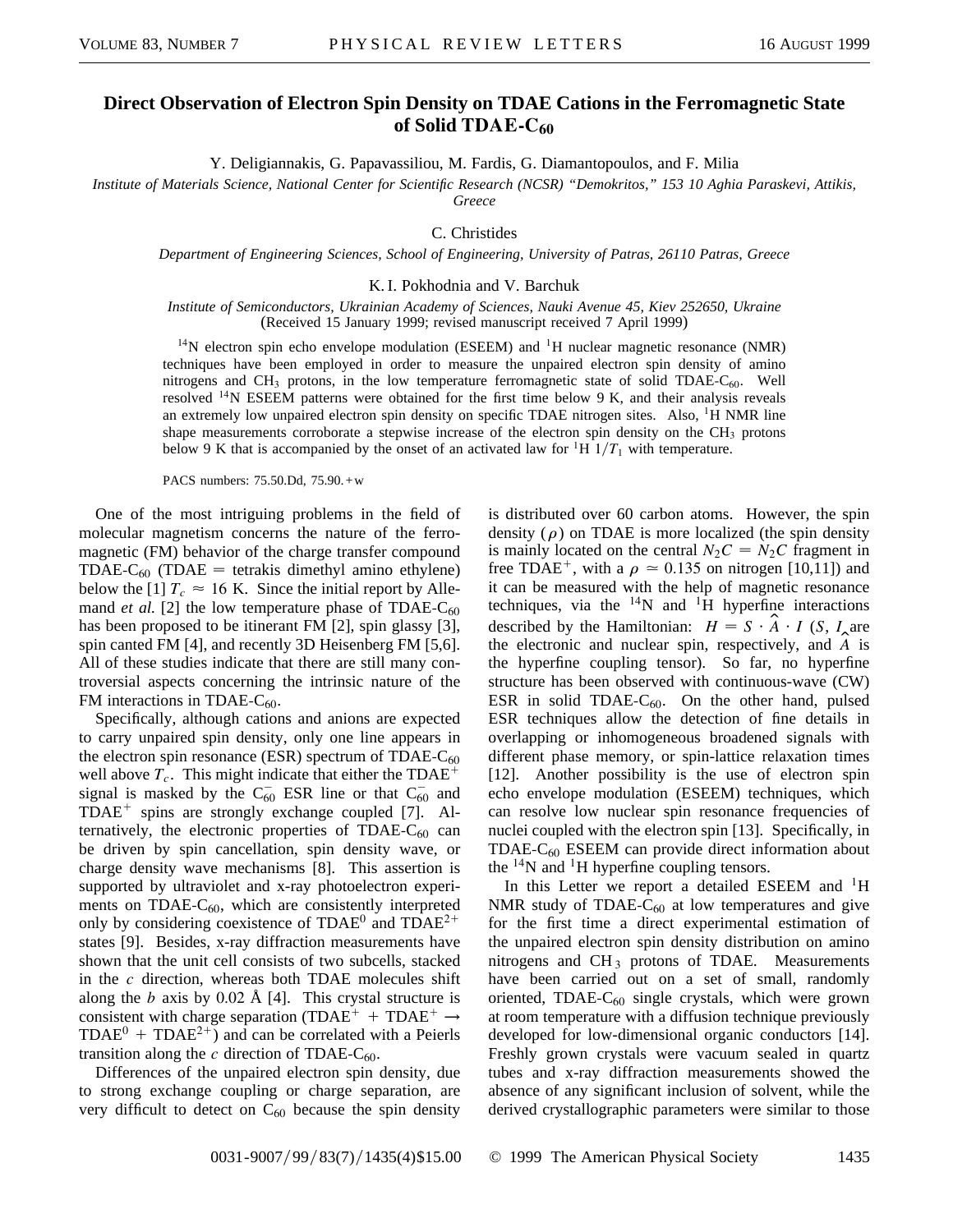reported in Ref. [4]. Pulsed ESR measurements were performed at Commissariat à l'Energie Atomique Saclay (France) on a Bruker ESP 380 spectrometer, and  ${}^{1}H$ nuclear magnetic resonance (NMR) measurements have been carried out at NCSR Demokritos on a Bruker MSL spectrometer operating at 200 MHz  $^{1}$ H frequency.

Figure 1 demonstrates echo-detected field swept ESR spectra of TDAE- $C_{60}$  in the temperature interval between 4 and 21 K. All spectra were obtained by recording the amplitude of the echo as a function of the magnetic field after a two pulse sequence  $(\pi/2$ -144 ns- $\pi$ ), with a time duration of the  $\pi/2$  and  $\pi$  pulses, 32 and 64 ns, respectively. At 4 K, the spectrum consists of a strong central line at 3487 G, and two symmetrically disposed weak lines, which might be attributed to a CH3 proton hyperfine splitting of about 25 G. An alternative explanation for the observed structure is the presence of <sup>1</sup>H nuclear modulation in the ESR spectra, with period 5 G, due to strong  $C_{60}^-$ -proton hyperfine interactions [15]. Nevertheless, in both cases the conclusive factor for the observed structure is the presence of strong hyperfine interactions. By increasing temperature, the intensity of the three lines decreases rapidly, and the two outer lines disappear at 9 K (Fig. 1 inset). Above 9 K the central line continues to reduce on heating and disappears at about 16 K, due to the rapid decrease of the phase memory time on approaching  $T_c$  [16]. The resonance field of the ESR spectra varies only slightly with temperature below 16 K, indicating that the set of randomly oriented single crystals behaves like a polycrystalline sample. Thus the low frequency FM resonance mode, recently reported [5,6] in the radio frequency region, is not expected to create a



FIG. 1. Spin echo field swept ESR spectra of TDAE- $C_{60}$  at selected temperatures. The inset shows the stepwise increase of the Boltzmann corrected intensity *IT* vs *T* of the hyperfine pattern.

resonance field shift or a detectable signal distortion in the *X* band.

To resolve the hidden  ${}^{1}H$  and  ${}^{14}N$  hyperfine couplings under the central ESR signal ESEEM spectroscopy was used. Two ESEEM experiments were performed [17] at 4 and 6 K. It was impossible to obtain a well resolved ESEEM pattern above 8 K. Figure 2a displays the stimulated echo envelope modulation in the time domain at 6 K, at a field of 3487 G. There was no evidence of orientation selectivity, while the field dependence of the Larmor frequency across the spectrum did not cause significant alteration in the ESEEM pattern. The frequency-domain spectrum, obtained by Fourier transform of the time domain ESEEM pattern, is shown in Fig. 2b. The experimental spectrum contains a multiplex of sharp lines between 0.5 and 6 MHz, arising from  $^{14}N-C_{60}^{-}$  coupling. Simulations of the  $^{14}N$  ESEEM spectra in the time and frequency domain [18] are also presented in Figs. 2a and 2b. The  $^{14}N$  peaks are nicely fitted with two sets of triplets, with relatively shifted axial hyperfine coupling tensors *A*. In this model the *A* tensor was written



FIG. 2. (a) ESEEM of TDAE-C  $_{60}$  at 6 K in the time domain and (b) the corresponding frequency domain spectrum. The lower graphs show the simulations of the  $^{14}$ N ESEEM.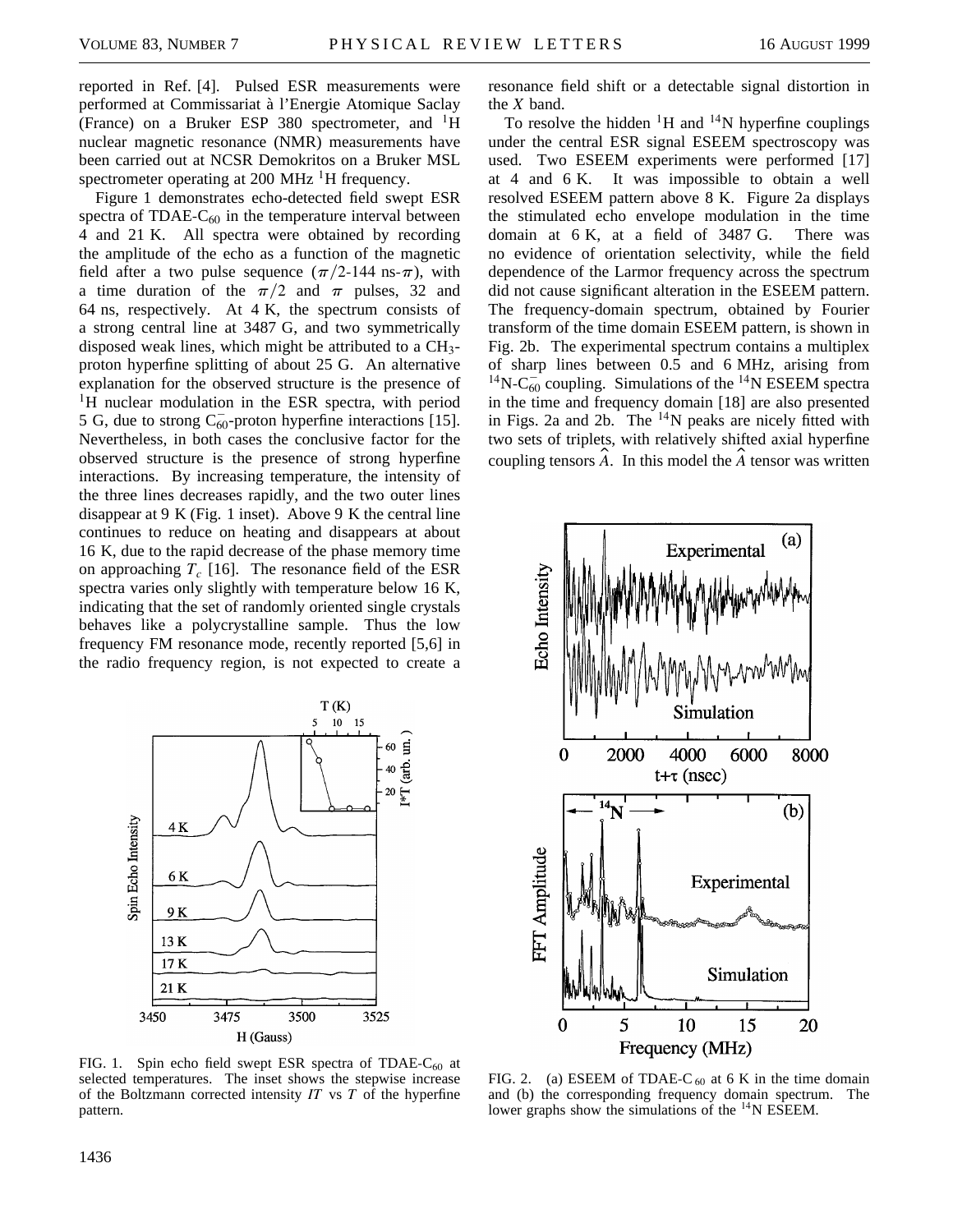as  $(A_{iso} - T, A_{iso} - T, A_{iso} + 2T)$ , with the isotropic coupling  $A_{\text{iso}} = 2.27$  and 3.2 MHz and its anisotropic components  $T = 0.13$  and 0.2 MHz, respectively. These  $A_{\text{iso}}$  values correspond to  $\sigma$  spin density values 0.0013 and 0.0018, respectively [19]. Alternatively, the obtained  $A_{\text{iso}}$  values can be attributed to  $\pi$  spin density on the nitrogen by using the formula [10]  $A_{\text{iso}} = Q \rho_{\pi}$  $(Q \approx 31.8$  for TDAE-C<sub>60</sub>), which gives  $\rho_{\pi} \approx 0.07$  and 0.1, respectively. However, such large  $\pi$  spin density values should produce large hyperfine anisotropy [20], which does not concur with the restricted anisotropy of the hyperfine tensor observed with ESEEM. Thus, the observed electron spin density on the nitrogens is of the  $\sigma$  type. At 4 K the <sup>14</sup>N modulation depth is severely reduced due to the high value of *A*iso, that is, estimated to be greater than 5 MHz.

Except the lower-frequency  $14N$  peaks, a narrow peak at 14.8 MHz (this is the  $\rm{^1H}$  nuclear Larmor frequency in external field of 3487 G) appears together with a weak broad doublet disposed symmetrically around the 14.8 MHz in ESEEM spectra. The frequency split of the doublet is about 2 to 3 MHz, in agreement with the  ${}^{1}H$ NMR results shown below. Another interesting feature appears at about 11 MHz in Fig. 2b. According to our analysis this peak appears as a weak contribution from a doublet of  $^{14}N$  lines in the simulated spectrum (Fig. 2b). However, the large disagreement between the calculated and Fourier transformed peak shapes at 11 MHz indicate that this feature may arise by  ${}^{1}H$  hyperfine couplings corresponding to an  $A_{\text{iso}} \approx 8$  MHz.

To investigate this possibility detailed  $H$  NMR line shape measurements were performed below 16 K. Characteristic spectra at 1.8, 6, 10, and 14 K are shown in Fig. 3. These spectra exhibit the two lines previously reported [21]: one that remains unshifted (*NS* line) down to the lowest measured temperature and one that shifts rapidly on cooling (*S* line). Below 9 K the *S* line intensity increases abruptly (Fig. 3 inset), exhibiting a frequency shift up to 8 MHz, with unpaired electron spin density on *S*-type protons in the range of 0.0028 up to 0.0056 [19]. Apparently the three  ${}^{1}H$  NMR peaks with shifts 0, 3, and 8 MHz correspond to the  ${}^{1}H$  ESEEM peaks at 14.8 MHz, the 3 MHz broad doublet, and the weak feature at 11 MHz, respectively [22]. This effect is observed for the first time in the present experiment and correlates with the  $C_{60}^-$ -proton hyperfine coupling that shows up in the field swept ESR spectra (Fig. 1 inset) below 9 K. Such correlation may imply that the unpaired spin density on the methyl protons is due to extension of the  $C_{60}^-$  unpaired electron wave function on the TDAE molecule. Remarkably, the onset of the *S* line broadening coincides with the formation of a nonzero spin gap, observed [23] by <sup>1</sup>H spin-lattice relaxation rate  $1/T_1$  and CW ESR measurements in appropriately prepared nonferromagnetic TDAE- $C_{60}$  single crystals [24]. However, in these crystals only the *NS* line was observed. To in-



FIG. 3. <sup>1</sup>H NMR spectra of TDAE-C<sub>60</sub> at 1.8, 6, 10, and 14 K. For clarity the spectra are not scaled. The inset shows the stepwise increase of the Boltzmann corrected signal intensity *IT* vs *T*, at 208 MHz.

vestigate this effect in our sample,  ${}^{1}H T_1$  versus *T* measurements were performed on the *S* and *NS* lines below 16 K. It is observed that  $(T_1T)^{-1}$  (Fig. 4) of the *S* line decreases rapidly below 9 K, providing evidence about the formation of a spin gap [25]. This is clearly shown in the semilog plot of  $1/T_1$  versus  $1000/T$  (Fig. 4 inset), where the  $1/T_1$  follows an activated law:  $1/T_1 \propto$  $\exp(-E_T/kT)$  below 9 K, corresponding to an energy gap of  $E_T/k \approx 18$  K. This value is close to the energy gap value of  $E_T/k \approx 19$  K obtained [23] by <sup>1</sup>H NMR on the nonferromagnetic modification of TDAE- $C_{60}$ . However, in our sample the  $1/T_1$  of the *NS* line does not follow an activation energy law. This may indicate that the *S* line protons in our sample and the protons exhibiting the spin gap behavior reported in Ref. [23] belong to stereochemically equivalent  $CH<sub>3</sub>$  groups.

The above results indicate that at 9 K an inhomogeneous spin order might be overimposed to the FM state along the *c* axis. This picture is in conjunction with recent calculations by Sato *et al.* [8], indicating that the ground state of TDAE- $C_{60}$  is FM with the electronic structure  $TDAE^0(1)$ -C<sub>60</sub>(1)-TDAE<sup>2+</sup>-C<sub>60</sub>(1). Based on this model, the low  $\rho(^{14}N) \approx 0.0013$  and 0.0018 spin density values obtained with ESEEM at